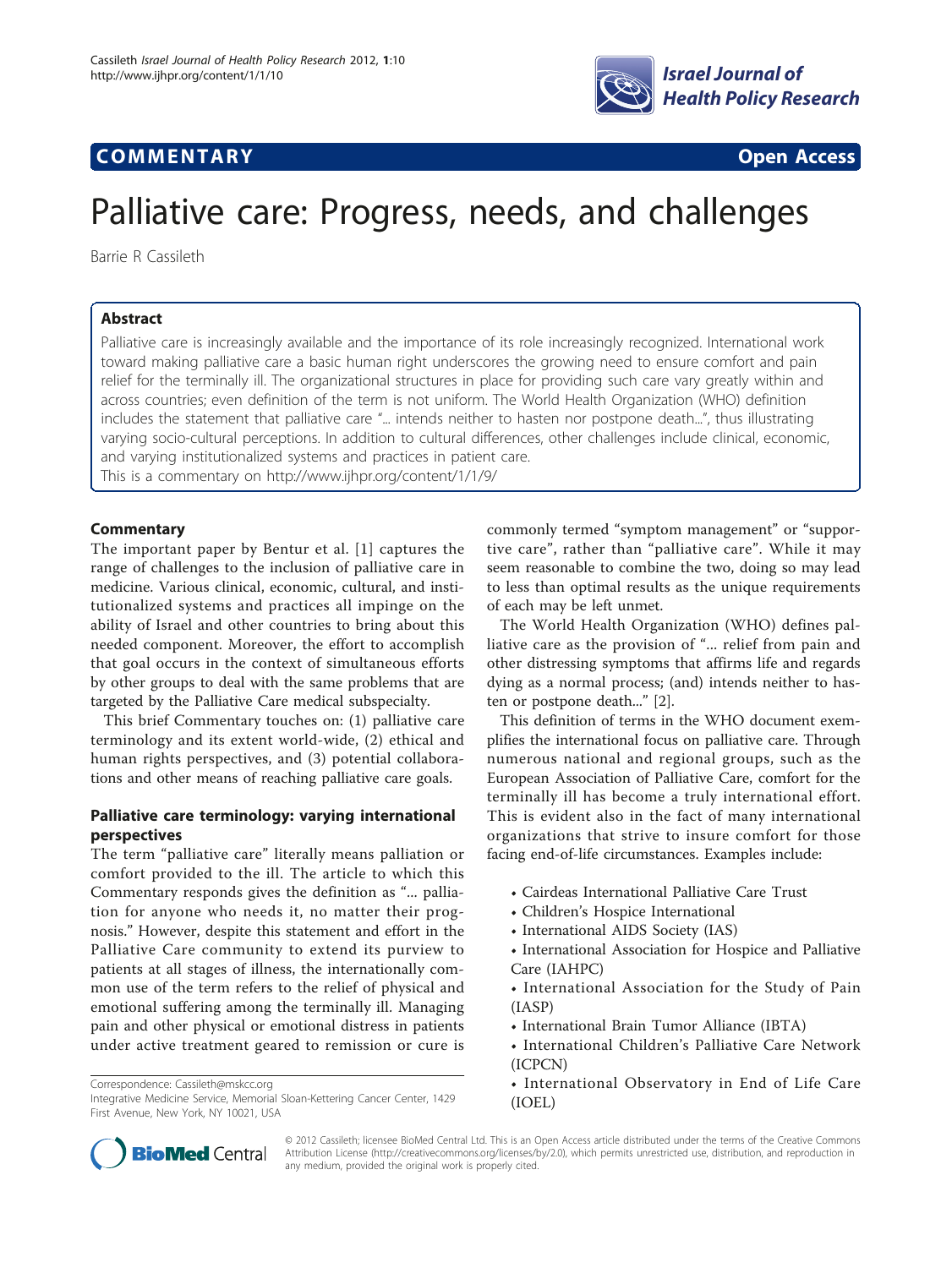• International Palliative Care Family Carer Research Collaboration (IPCFRC)

- International Palliative Care Initiative Open Society Institute
- Pain and Policy Studies Group WHO Collaborating Center
- Palliativedrugs.com Ltd
- The International Network for Cancer Treatment and Research (INCTR)
- World Institute of Pain (WIP)
- Worldwide Palliative Care Alliance (WPCA)

#### Palliative care from an ethical and human rights perspective

The international palliative care community has moved to make palliative care a basic human right [[3\]](#page-2-0). A world-wide map of palliative care activity, developed by the International Observatory on End-of-Life Care for the Worldwide Palliative Care Alliance, documents varying levels of effort and success [[4](#page-2-0)]. The International Covenant on Economic, Social and Cultural Rights, a component of the International Bill of Rights, includes palliative care and pain management as "core obligations" [\[3](#page-2-0)]. The addition of a moral or ethical obligation is especially important. It may help counteract cultural traditions requiring that all patients receive aggressive and often painful treatments that have no possibility of restoring health. The essence of palliative care is the relief of pain and suffering.

Although palliative care has been deemed an essential public health component, mandating its availability has proven problematic. For example, in early 2011, a New York State law added a "Palliative Care Information Act" to its Public Health Law. It requires physicians and nurse practitioners to offer terminally-ill patients information and counseling about palliative care and end-of-life options. Palliative care, as defined by the law, is "health care treatment... and consultation with patients and family members, to prevent or relieve pain and suffering and to enhance the patient's quality of life, including hospice care." [[5](#page-2-0)] California passed a similar law two years earlier, and other U.S. states plan to follow suit. Although the aims of such laws are laudatory, there are major obstacles to their implementation.

Not all practitioners possess the compassion, communication skills, and knowledge base necessary for achieving the desired consultative processes. Moreover, many physicians see legal requirements as an unwelcome and unhelpful intrusion into the doctor-patient relationship. Finally, many patients do not want to shift caregivers from their long-term physicians to newcomers, and transitions to palliative care experts is often perceived as abandonment by their existing, trusted medical professionals.

Although the goals are important, the widespread provision of palliative care awaits a cultural shift toward acceptance and improved skills among medical professionals as well as patients and families. Hope is not only for living longer. Patients also hope for comfort, for realistic information, for the opportunity to take care of family matters, and for caring and compassion.

#### Collaborations and other means of reaching palliative care goals

When William Jefferson Clinton was president of the United States, he dealt with at least two very different Middle East problems: political turmoil in the region and inequities in the treatment of cancer in Israel compared with its Arab neighbor states. With respect to the latter, he formed the Middle East Cancer Consortium (MECC) in Israel to spread knowledge about optimal cancer treatment, including palliative care, and by so doing, perhaps further cooperation in the region [[6\]](#page-2-0).

Annually since 2004, MECC's Palliative Care conferences have enabled health professionals from throughout the Middle East to work together toward better end-of-life care. With sensitivity to both cultural differences and structural or organizational variations, MECC has managed to contribute to the reduction of tensions and the development of collegial relationships, achieving at least to some degree its dual aim to improve both the political and the health care situations. MECC members include the Health Ministries of Cyprus, Egypt, Israel, Jordan, Palestinian Authority, and Turkey. MECC is an example of successful efforts to bridge the cultural, religious, and health-care gap in promoting palliative care goals.

Formal palliative care groups offer substantial help to terminally ill patients. Other groups also contribute to the effort. Some do so under the umbrella of supportive care; others, within broad integrative medicine programs such as ours at Memorial Sloan-Kettering Cancer Center, employ non-pharmacologic means to reduce physical and emotional suffering in collaboration with the patient's treating physician. That physician also may prescribe medications if required.

There appear to be multiple routes to the provision of helpful palliative care. All require compassion and sensitivity to inter-patient differences, plus the ability to communicate appropriately with each individual and his family. All require sensitivity to local belief systems and traditions. These are difficult but not impossible goals. The future of palliative care internationally is promising.